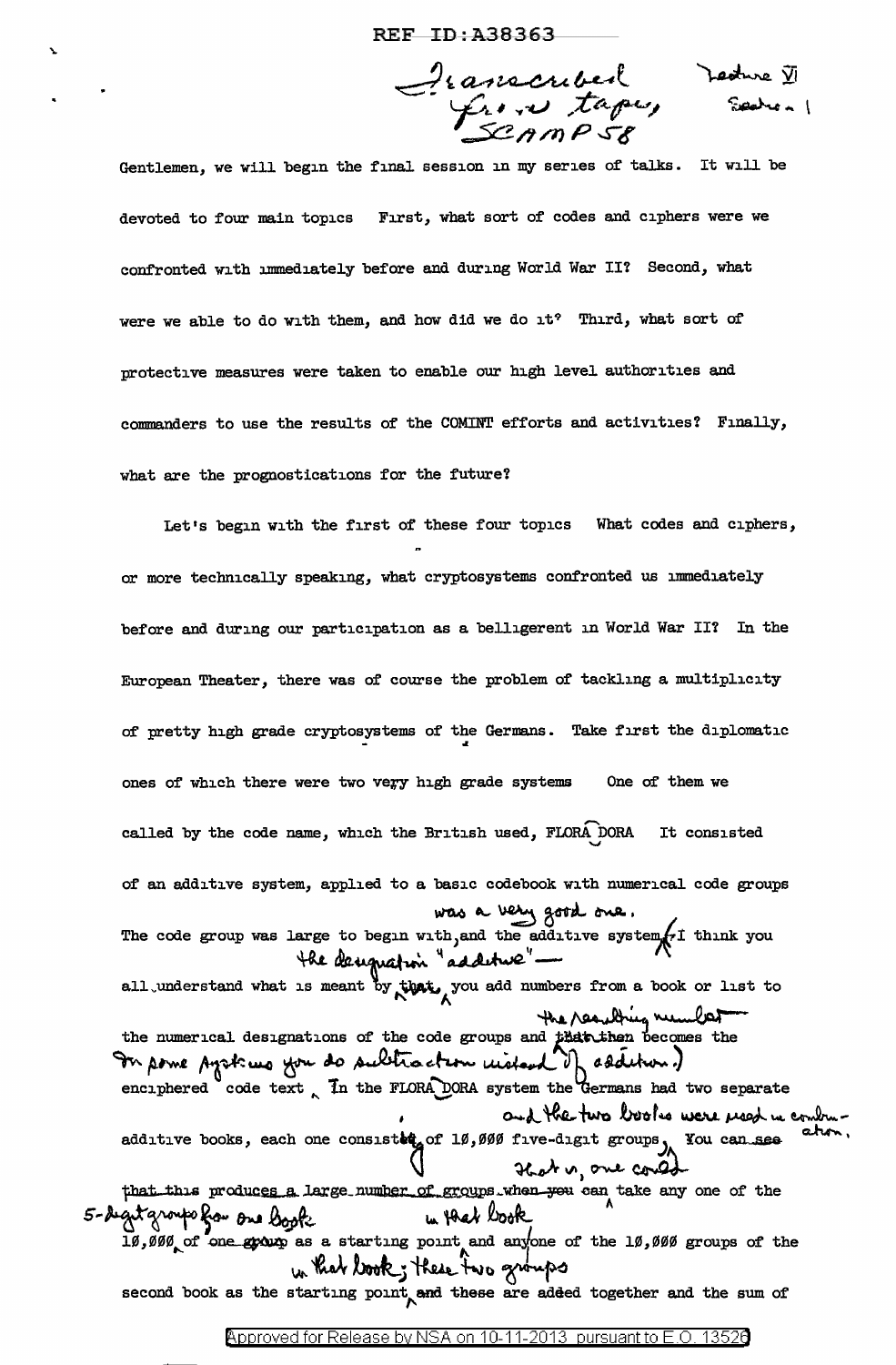- startug prints one Count the two additives is then applied to the code group We were ablement *resether* with logether with we we all the other with Fogether with<br>better the British child be dirively to read most of the messages in that

system ...... ..

There was another high-grade system used by the Germans which was a onetime system, so called Everybody thought it was a one-time system. By this I mean a system of the sort which I have JUst described but using the additive once and only once Now these messages passed from Berlin to all of the diplomatic posts abroad in quantity by radio and for a couple of years the messages were simply put aside They were considered hopeless They gave every evidence of being in a one-time pad system One day a man travelling as an ordinary traveler, passing tbrough the Panama Canal, was questioned and there was reason to suspect that he might be a German secret agent Secretly his belongings were searched and sure enough there were discovered among those belongings some one-time pads which he was carrying for some destination These were separated from the gentleman in question and were brought to Washington. They were set aside too because they gave every evidence of being the ordinary sort of one-time pad--you use a page, tear it off, and burn it after you have used it But there happened to be one or two people in Army Security Agency at that time who looked at these pages of pad additive rather intently for some time and they came to the conclusion that those additive groups were not made by some random action, machineof some sort : using electronic noise It was soon apparent that the pages of additive were derived by the action of some sort of machine which gave evidence of

-2-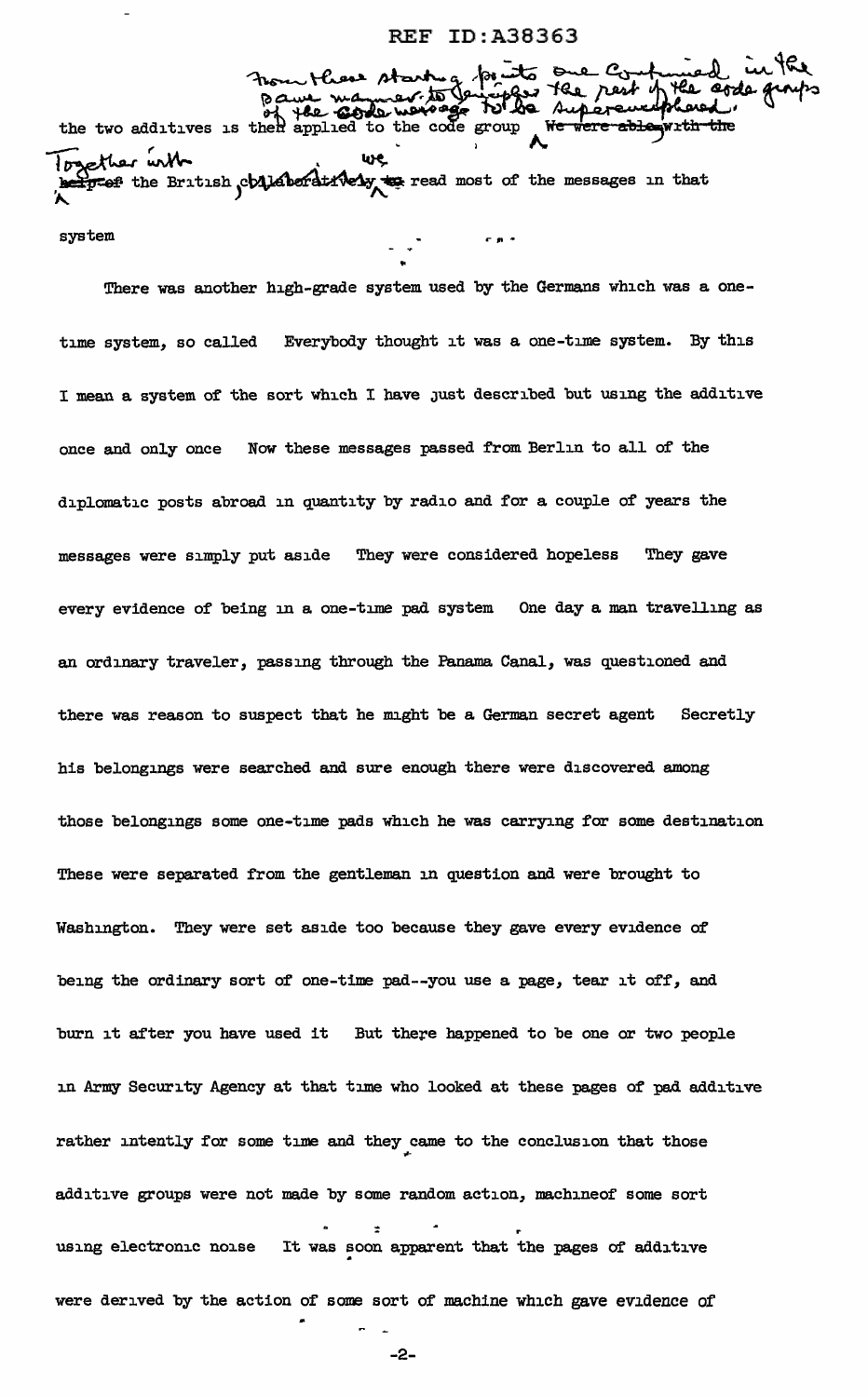being a generator of one sort or another To make a long story short we discovered the way in which this machine operated to produce the groups on each page but there remained one difficulty It seems that the Germans in making up these pads had the machine print these pages in duplicate and these pages, single sheets, were then put on a large table and somebody went around and took a page from one pile and then a page from another pile and just walked at random over and over--what you would call a random-walk in mathematics and in this way the pads were made in duplicate What was the problem then? We had been able to reconstruct the machine but how to find out which page of a given stream of characters or groups was used for a specific message. We .,, developed a machine for taking a message and passing the code groups of that message against the product of tbe machine generator at a very high rate of  $\text{incomplete}$ <br>  $\text{incomplete}$ <br>  $\text{incomplete}$ <br>  $\text{incomplete}$ <br>  $\text{incomplete}$ <br>  $\text{incomplete}$ <br>  $\text{incomplete}$ speed and determining in this way the page that was used for the encipherment of the code groups of a specific message This involved a lot of work but it paid great dividends We were able to read pretty nearly all of the messages after the elements of the system had been reconstructed

After the war was over, and we had teams going around following the victorious armies, we captured some records of' one of the cryptologic agencies of the German forces and there we found a complete description of this machine Curiously it had been offered by the manufacturer for sale to the British on the open market sometime in 1935

We come now to the cryptosystems employed by the Armed Forces of the Germans There were low-level codes, I think we could start now with the

-3-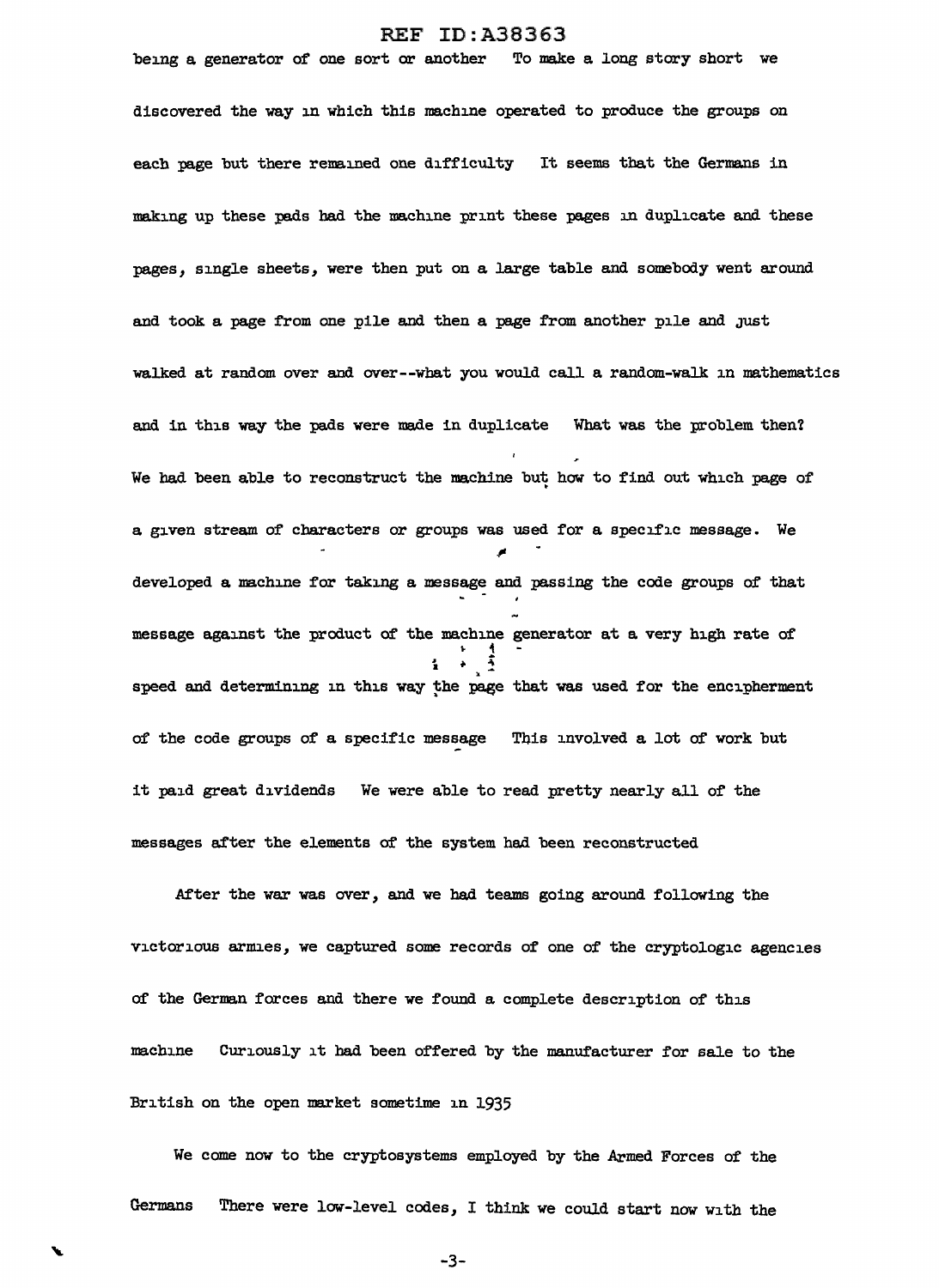first slide That's an example of what was called the ALKA, an Air Force system I won't go into that It changed everyday but through careful following the codes were read from day to day

Next they had a system called the double PLAYFAIR I won't undertake to go through tbat--it is a little complicated, fairly secure, but most of' the traffic in that was read and they had a thing called RASTER, "Rasterschluessel " It was a matrix with holes in it, disposed randomly and you had to know where to begin There was a key, an indicator, and you began a certain place and you wrote the letters of your message in the open spaces and took them out from columns and the roster changed very frequently--I don't remember at the moment if it was daily or not, but it changed very frequently We didn't have too much luck with it It was a pretty complicated thing but it was used for the medium level communications

Then, of course, we had the ENIGMA, used by the Army and the Air Force- a three wheel machine, I think I showed a picture of that with the plugboard or stecker as they called it The Navy version of the ENIGMA was a four-wheel machine and toward the end of the war, when the Germans began feeling a little bit uneasy about the ENIGMA, they proposed to make a reversing wheel which would , that is, the 13, the 26 contacts in that reversing wheel could be plugged at random and changed daily or more often This *we* called UNCLE DICK and was a very serious threat but the war came to an end before they actually got the thing going

Now the Germans also hhd a series of machines which went by the general codename of the fishes The first such machine was called TUNNEY It was a

```
-4-
```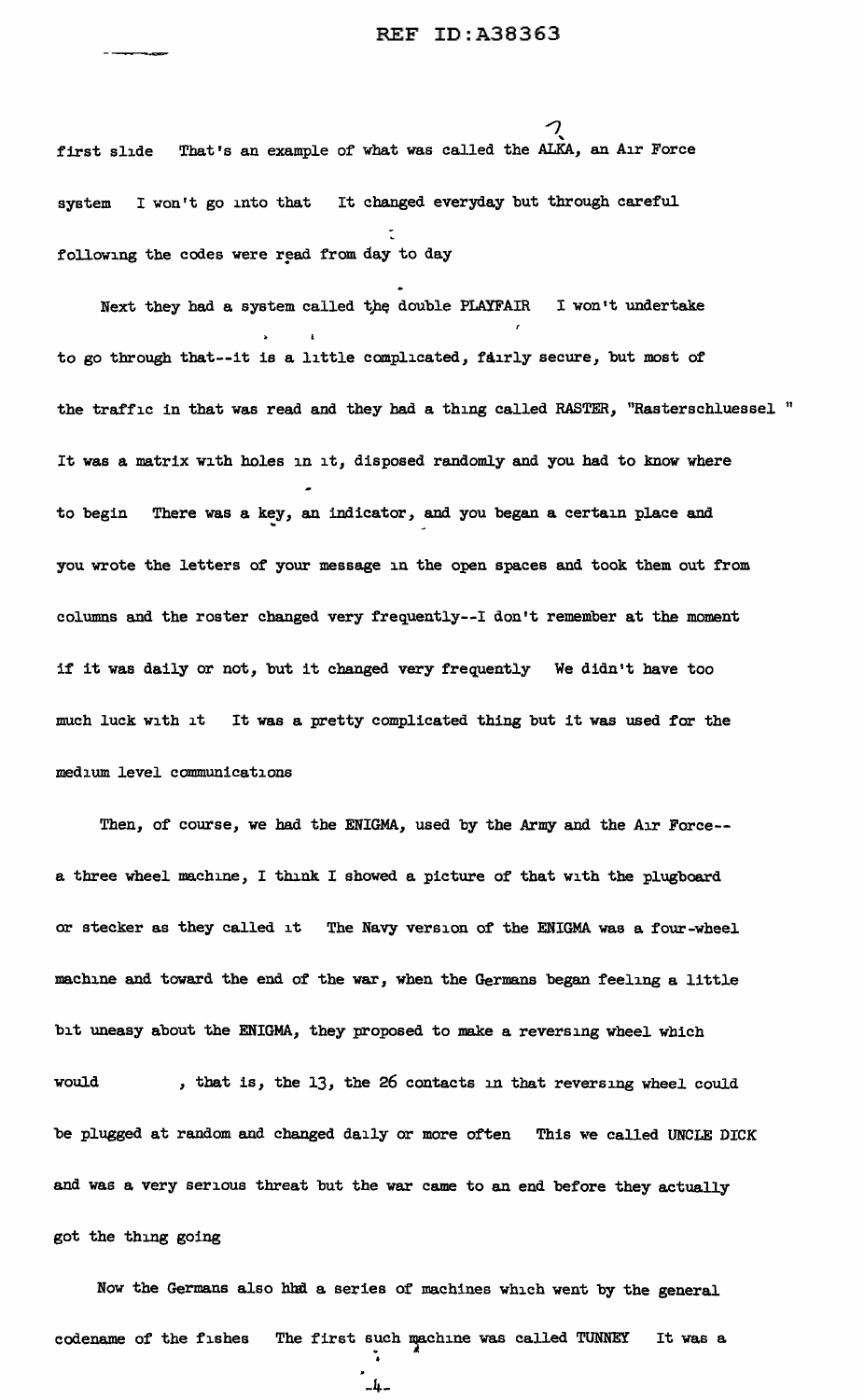teleprinter ciphering machine and they called it the HANDSCHRIEBER. There

were about five different models progressively increasing in complexity They were solved at the beginning as the result of finding of messages in depth, that is, the setting points, I think this is, oh, that is just a German key list for the ENIGMA--they had many of those captured This is a HANDSCHRIEBER, a rather complicated looking gadget I won't undertake to go into it but we read a good deal of traffic in that particular machine and its descendents

The Italians didn't count for very much They bad codes, codebooks and enciphered codes By the time our forces were in direct contact with the Italian military forces, thtey were pretty well disorganized and what there were in the way of secret communications were German--ENIGMA

In the Pacific Theater the Japanese for their diplomatic systems used simple codes, one for, purely for, economy purposes Another enciphered code using a basic code which was changed every so often and the code groups of which were then subJected to a transposition and the transposition key changed daily We were able to keep up with that particular type of system Just before the war, our participation in it, the Japanese Foreign Office used a machine which we called the RED It was a cipher machine Oh, I forgot to tell you about that one That was the German  $SG-41$ , a machine which they proposed to put into use but never actually did I doubt very much if there was any traffic They stole Mr Hagelin's ideas and had a fixed pinwheel and a cage with sliding bars What they added was a keyboard and the printing mechanism It was a tremendously heavy thing, very unwieldy and I don't that in

-5-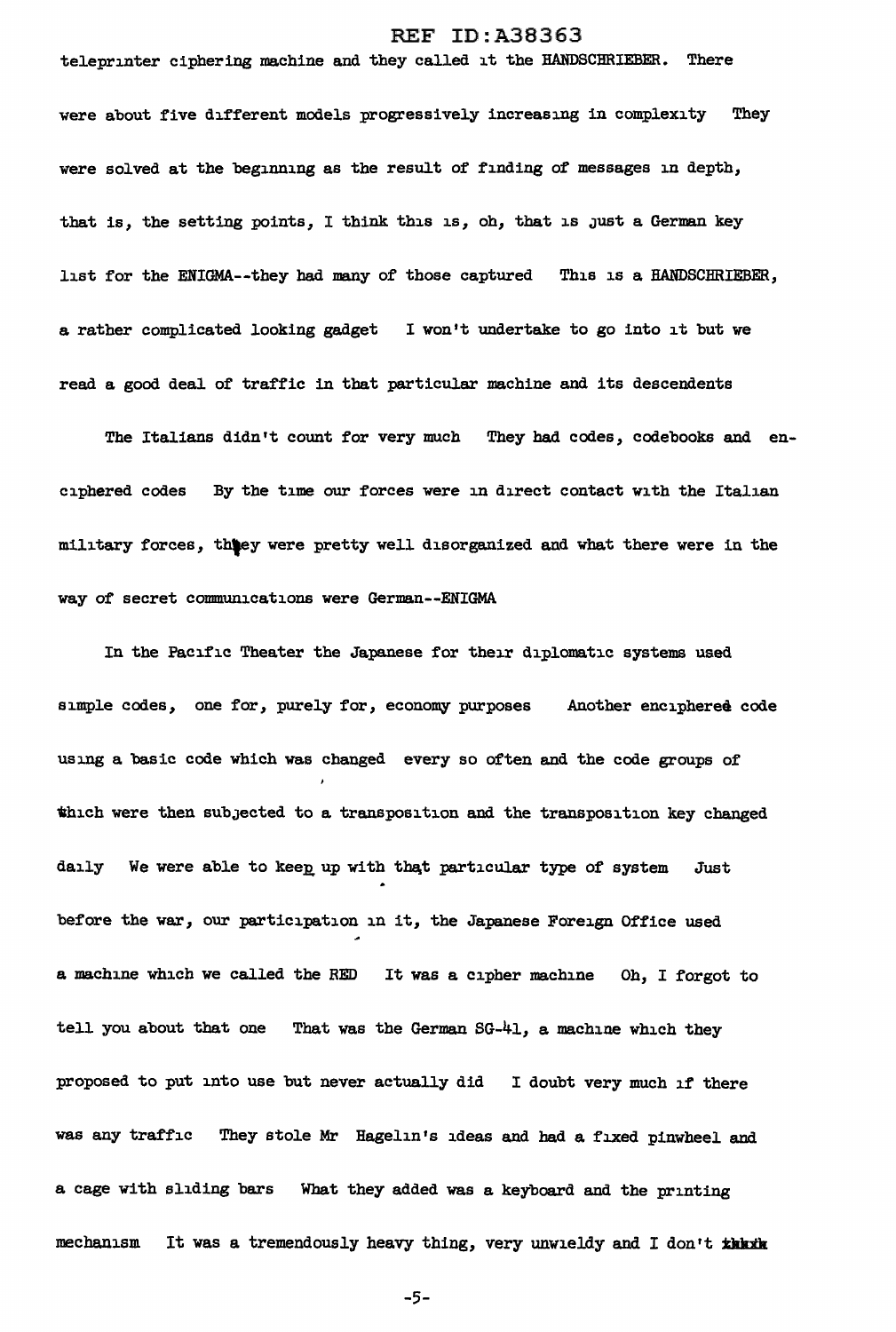think they could have operated it successfully

This is what we used to read the Japanese diplomatic messages in the RED cipher machine We never did see a RED machine It was reconstructed, the system was reconstructed without having knowledge of its actual physical • means of embodiment but we could duplicate what the machine did by/a celluloid disk which was stepped irregularly going to certain keys I think that this -. picture represents the Japanese Navy version of the RED cipher machine captured sometime shortly after the war was over

Then the Japanese had, well that is the Navy's equivalent to solve the RED Japanese KKEX Naval Attache messages--this was the Navy's version of their analog

We come now to that famous PURPLE thing used by the Foreign Office for its highest level communications You all know that the basis for the solution of ciphers is the principle of frequency Frequency of the use of letters, characters This means that the distribution of the characters in normal plain text is not homogenous, it is rather ragged, high spots and low spots. Now, the Japanese who designed their machine figured that since fequencies were the keystone of crypanalytic solution, they would build a machine which would suppress frequencies in other words, within a certain length of text, it was impossible that any letter could be represented by the same cipher equivalent This means that in their PURPLE machine which was a 26-character machine, in every line of 26-letters of text, there could be no dual ortriple representation of the same plain text letter. This was the fatal flaw This

-6-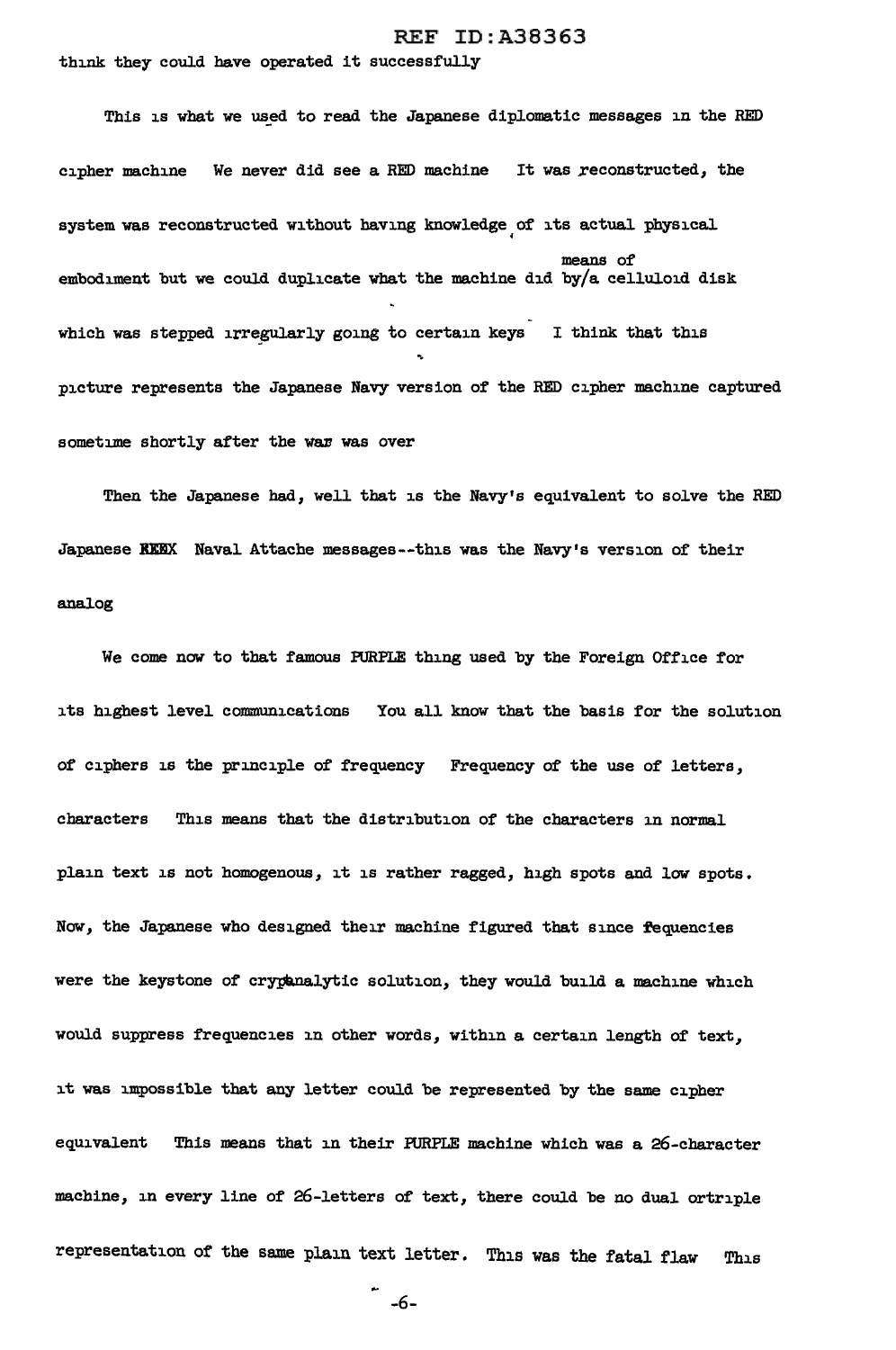is what enabled us to get our first wedge into the system It was soon after that this phenomena was discovered that we were on the trail and we had some help from cribs that consisted of portions of text that we felt would be found in Japanese diplomatic notes to our Government The work was slow and painful, very arduous This was done by the Army crew and there came a day when we had about exhausted our resources We had recovered some several hundred letters of text and it made sense but at the end of that period there was a series of messages which appeared to me to be the English text of a long note which the Japanese Government had banded to our Government, our Secretary of State, dealing with the announcement of the Economic Treaty that had been in effect for several years The Japanese were very anxious to have that treaty kept in effect Well, I worked with my colleagues on the messages and I came to the point where I felt pretty sure that there was a message and it must be in the Department of State's files. Now, at that time, we were under very strict instructions not to go ourselves to seek collateral. information but always to work through a designated representative in G-2 and I went to this chap and I asked him to look for a message, such and such a date dealing with the Economic Treaty He said he would A couple of weeks passed by, I didn't hear from him. We were struggling with the thing We would get maybe half a dozen letters out in one day's work I asked him, well, what about that message? And he said, there is no such message Well, I felt disheartened and went back to my lair and continued to work, a few more letters, another week, and I became a little bit more sure that there must

-7-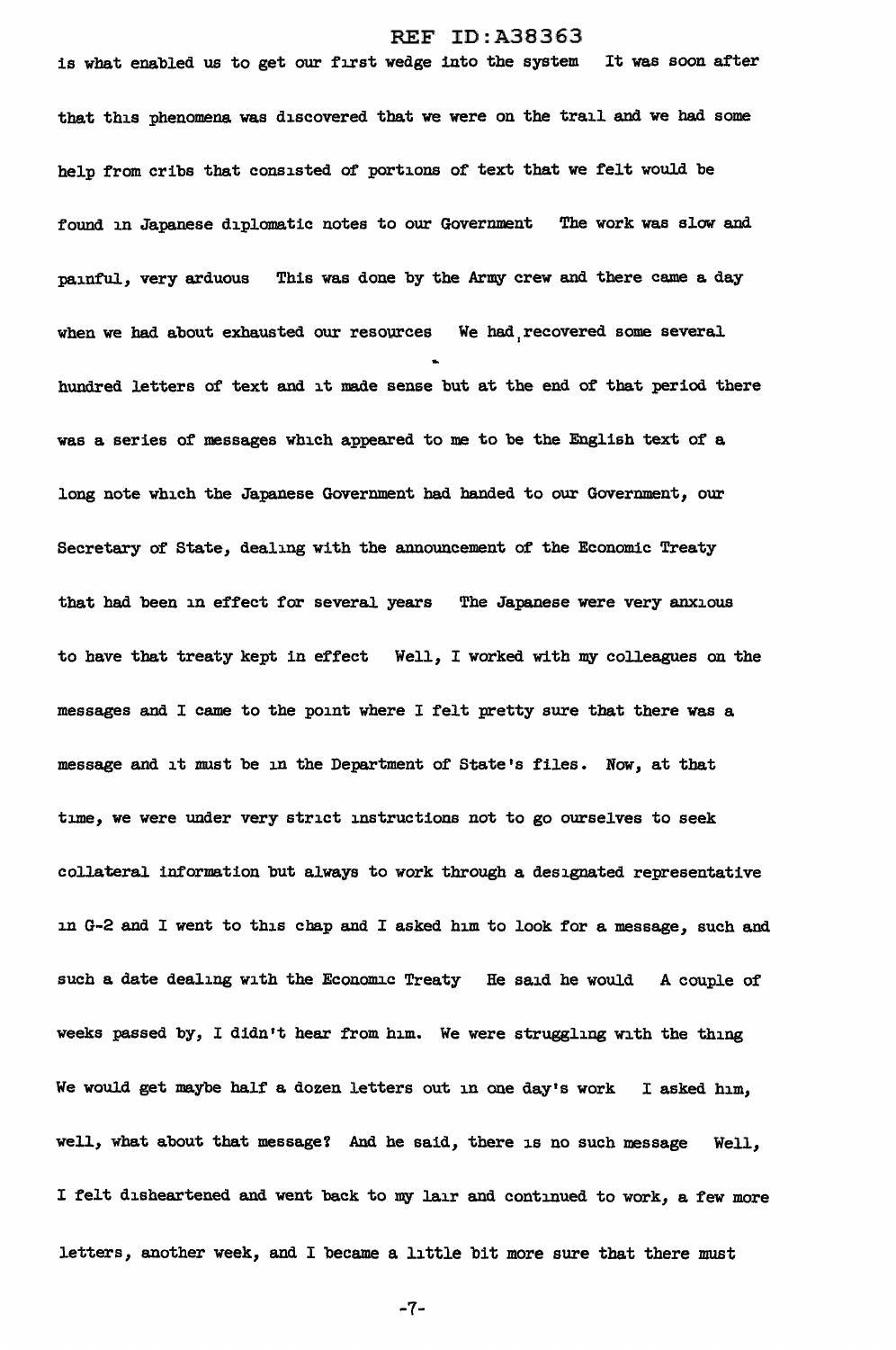be such a message so I went to him again and I said, "MaJor, will you please check and verify that there is no such message " And he said, "I'll do that " And a week went by and he didn't come to see me I went to see kaxxm him "What about it MaJor" -- "I assure you there is no such message" Well, I was very much disheartened but I went back, assured my people that we ought to keep gong, it was important Reluctantly, they continued and we got a few more letters. By that time, I made up my mind that there must be the message so in violation of my very clear-cut instructions, I went myself to the Chief of the Communications and Records Division of the Department of State and it happened to be a friend and I sat down. "What can I do for you today"? "I think there is a message here which I would like very much to see in your files " He said, "Well, if' it is here, I will be glad to try to find it Give me some data " I gave him the date, subject He pushes a button and this girl comes in and within two minutes, that book with the text of that message was opened before me And I said,"Dave, I need this " He said, "You know what my instructions are, you know you can't have it," I said, "Dave, for goodness sake, don•t you have to go out to the can " He said, "Yes, by the way, I do" I copied the message That gave us an  $\text{and}$  awfully great push forward From then on we were well on the way We constructed by hand a very simple device which *we* could use to duplicate the workings of that machine, fairly complicated I have shown you the front of it, back of it full of wiring We never did see a Japanese PURPLE machine They were destroyed by instructions Just before the attack on Pearl Harbor The only

-8-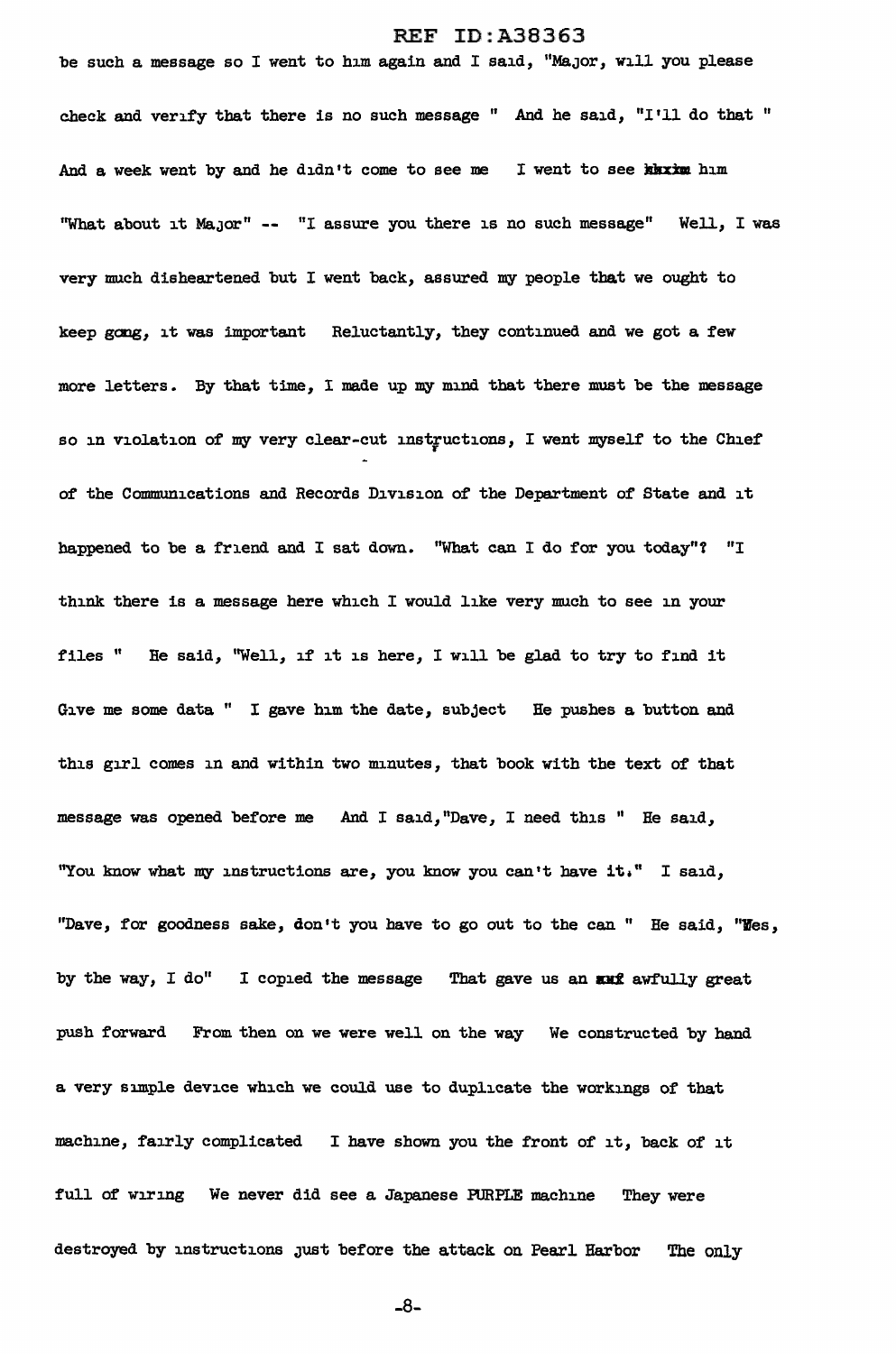thing we ever did see was a very badly beaten up machine burnt and so on in the basement of the Japanese Chancellery in Berlin. Oh, we did have a few pieces I don't know whether I should  $x_{xx}$  tell this or not After the Army and the Navy got together and played in the cryptologic garden, there came a .. day when we had reconstructed this PURPLE machine and then I had a telephone call from the Head of the Laboratory of the Federal Bureau of Investigation and they had a cipher unit too He called up and said, "I got something here that might interest you" I said, "Well, I'll come over " So I went over and he told me this story in his office That on the day of the attack on Pearl Harbor, a couple of their operatives were watching the Japanese Embassy in Mexico City and a couple of Japanese gentlemen came out carrying two suitcases and they got into a black limousine and they dashed *oft* to the city dump The operatives followed as closely as they could and watched The Japanese put something on the city dump and returned to their automobile and after they had left the operatives went to see what there was and they came across a *\*xxx* lot of parts that had been pretty badly beaten up and they assembled them, shipped them in a box and they are in the next room, he said I put them on the table. Well, I went there and I took one look and I aaw that it had the type of stepping relays that *were* used in this Japanese PURPLE machine, it must have been We had to duplicate the relays, telephone relays and there I was confronted with a problem What to say? Well, I stalled, went back and *we* had a little talk with our friends in the Navy and this is what we decided to do. The FBI was very anxious to reconstruct that machine. We

-9-<br>\*

 $\ddot{\bullet}$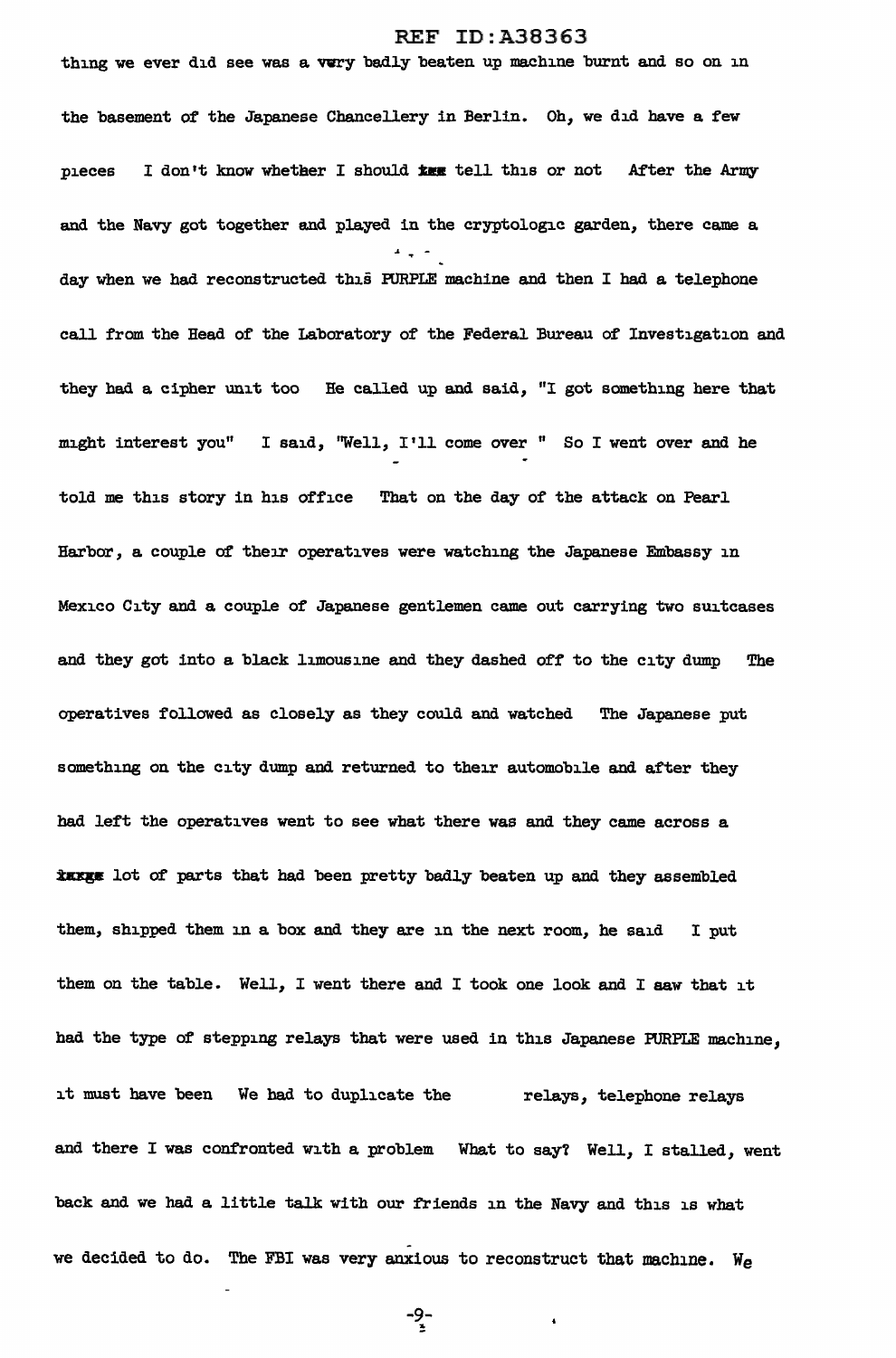were very anxious that they not so we sent two men, one from the Army and one

from the Navy, our very best technicians, to make sure that they didn't put it together properly

Question.

Well, they had no functions in the field of diplomatic military communications Their functions were purely in the area of domestic counter espionage and we thought that they should stick to their knitting. They did, as a matter of fact, after we had an agreement worked out het among us, the three organizations

Now, so much for the Japanese diplomatic people When I opened my talks .. - I read you something about the meaning of the solution of that thing This is our reconstruction after we got underway This probably doesn't look at all like the Japanese machine did but that's our reconstruction I think maybe there's another picture--shows some of the wiring in the back--there were three sets of equivalent to commutators

Now we take up the Japanese military things The Attaches had an enciphered code, a complicated thing You remember my telling you about how we were very much discombobulated when the OSS without authority or rather without the knowledge of the military and naval authorities made that raid in Lisbon and put us out of business for a while. The Naval Attaches used a machine I think was that that has something to do with it--well that xx the machine, the set of machines that we used, to read the Japanese military enciphered code systems We always tried wherever possible to reduce these hand-operated systems to machine operations so that we could save time and people The ground forces

-1~-

------ -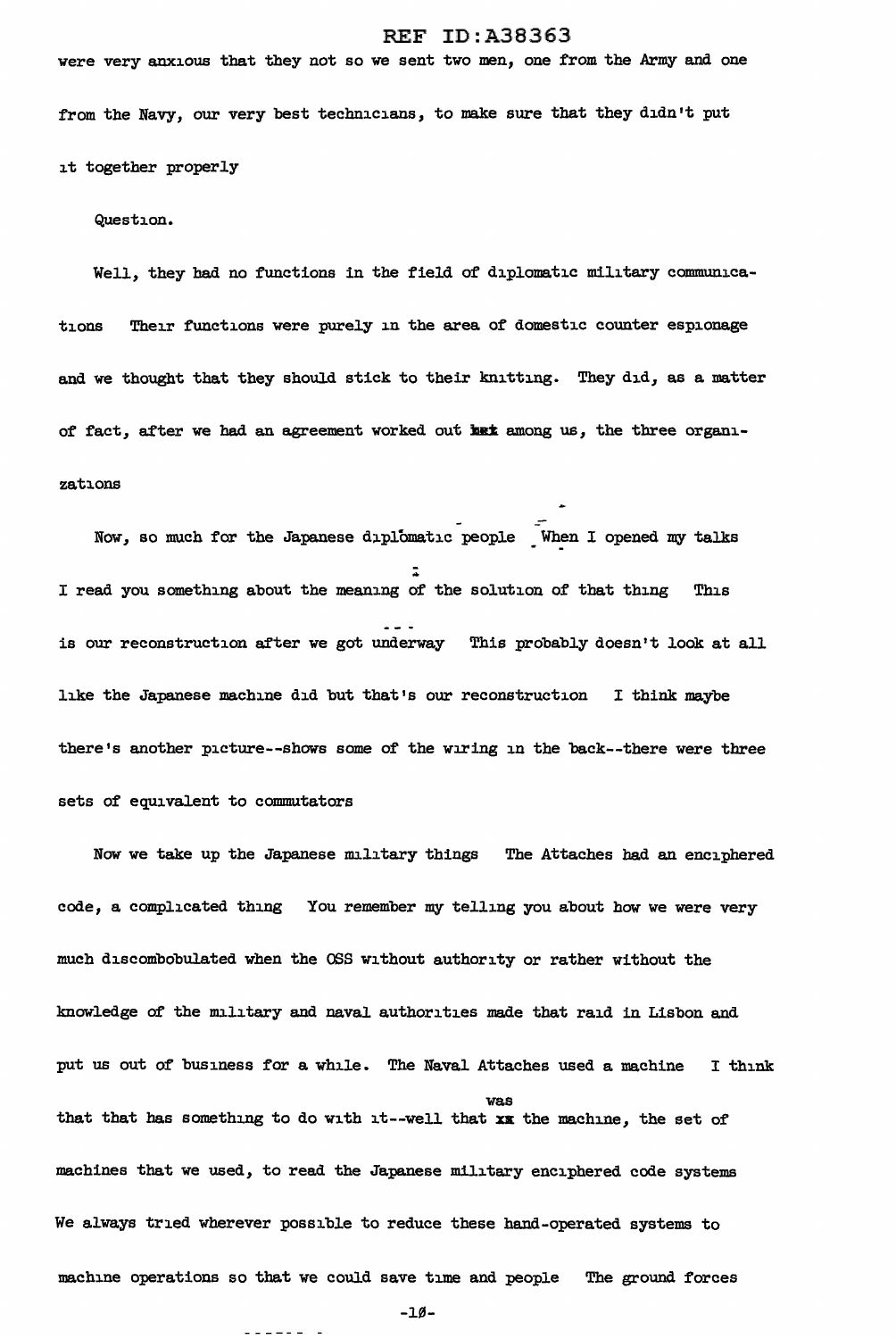had proposed to use a machine that we called the GREEN. It was captured in action and shipped to Washington immediately. It was on field testwhen A .<br>. . . . . . it was captured And we decided that if they were going to use the machine we ought to get ourselves in position to decipher messages in a hurry There is the keyboard for that thing and so we built machinery to solve GREEN cipher machine messages if they came in None did The machine was not successful It was really a very poor piece of engineering The Germans furnished the Japanese with some ENIGMA machines and we thought for a while that they were<br>It would<br>going to go in for ENIGMA and fortunately they didn't **Theyxgentd** have made It would<br>**Theyxgenid** have made life a good deal more difficult to be confronted with that

The Japanese Navy used--well, that is a code, a Japanese code which was used by the Ground Forces and they enciphered it by complicated gadgetry, I mean complicated hand-operated things, additives and they disguised the indicators--! used the word additive, I shouldn't have because they didn't actually after a while use the code groups as additive, they used the code groups of the keying table as key groups to encipher them by means of a square of this nature so on.

The Japanese Navy used a system which was an ellaboration and quite an elaboration on the strip cipher, called the JN-25 and to the glory of our Navy, they were up on top of it most of the timeexcept when somebody spilt the beans and would publish something like how' Midway happened to be won and that sort of thing I think Marshall Hall could probably tell you a good deal about that and also Dr Tompkins would have more direct contact to that than I. I mentioned

-11-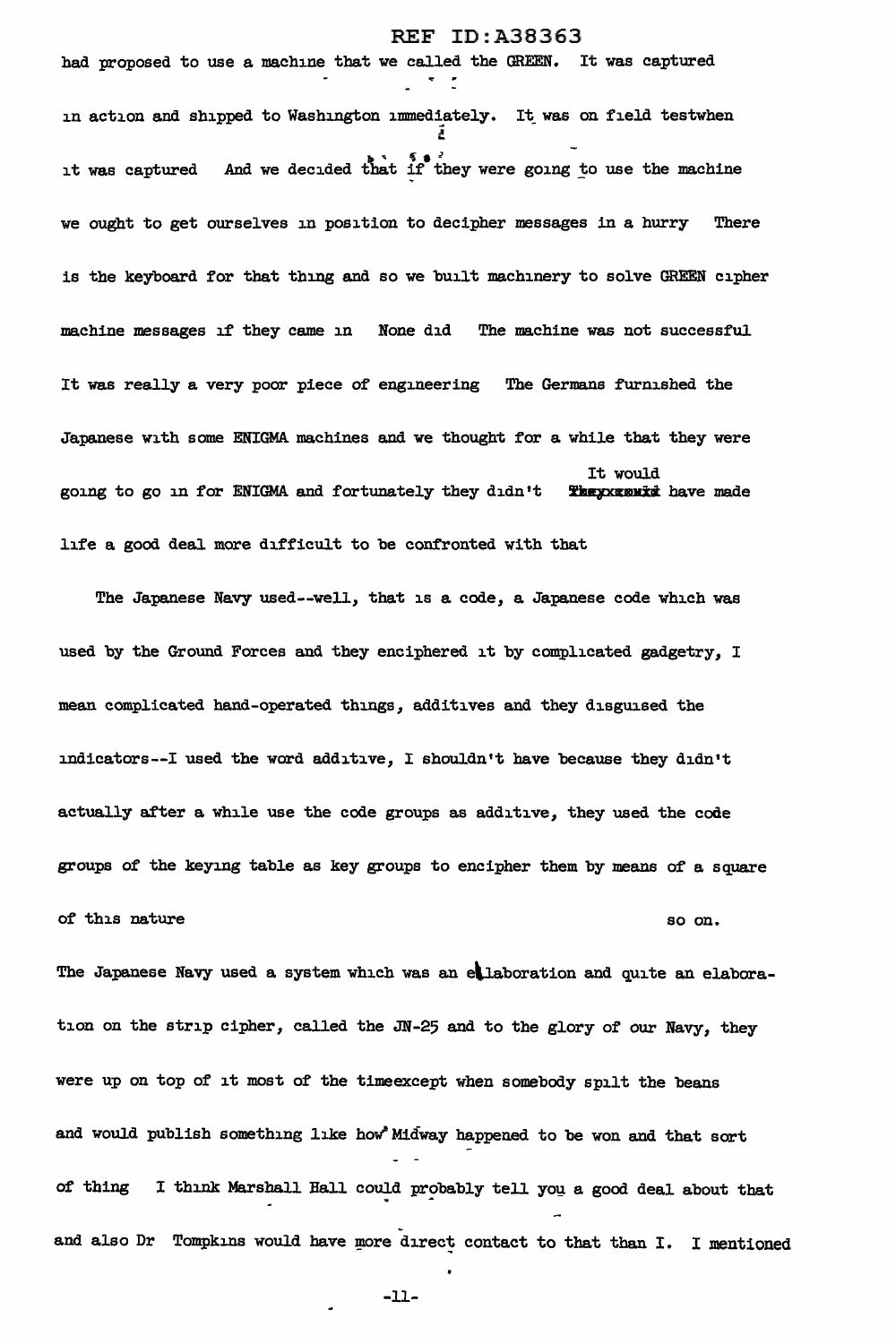the Japanese Naval Attache machine which was a good deal like the PURPLE.

AS long as we are talking about machines and enemies, we might as well talk about some of the machines used by the Russians.

In the first place, Russian traffic nowadays is difficult to identify, <sup>I</sup>mean by that externally very often you can't tell from the message itself whether it is Air Force or Navy or Ground Force or diplomatic It's all one so you have at the very beginning a problem of isolating the traffic into systems Now soon after World War I was ended, the Russians built a machine. There I show you the old B-211 of Mr Hagelin's, the Swedish inventor and this is the inside of that machine which I showed just immediately before I want  $\overline{z}$  are are you to take note of cave, that is with the sliding bars and here xx the commutators, these are not actual rotors that were used in the ENIGMA but they are somewhat like rotors What the Russians did was to build a machine coping that B-211 and modifying it only to the extent of making it a  $30$ character machine instead of the 25, which the old Swedish machine was and box they added a black/to the side so that they could change the connections to those commutators That machine was in use for about a year or so--we had no difficulty with it There were other systems that they used which we were fortunate to find answers for--one called COLERIDGE and one called LONGFELLOW, OUR COde designations They had one which was of particular interest to me. It was called PAGODA and it was a teleprinter enciphering system which they had copied absolutely, literally from a paper which was published in the Proceedings of the IRE in 1922 It was a double tape system just exactly like

-12-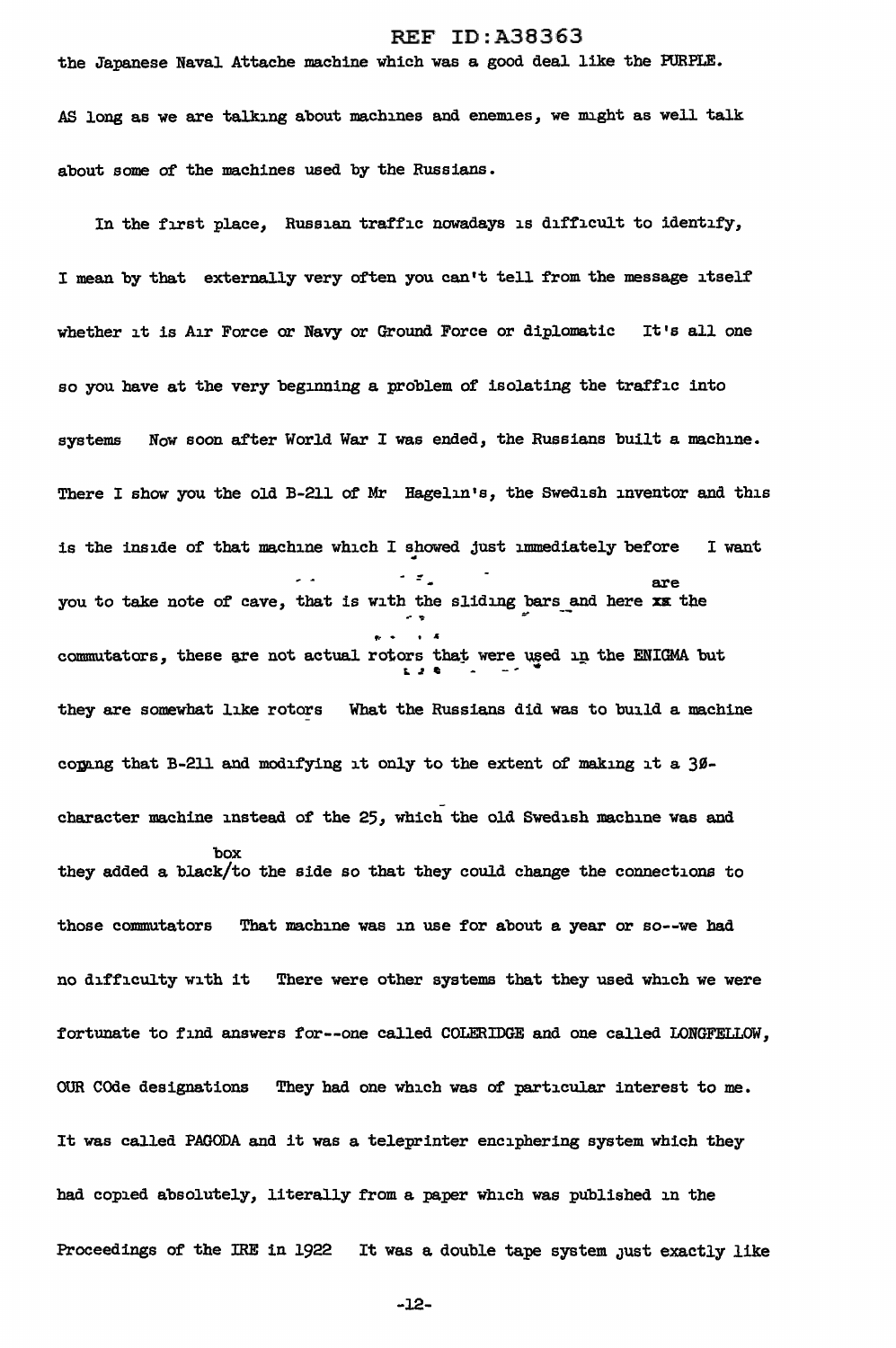I showed you in one of the slides yesterday where you had two tapes revolving, producing by their inter-action a key which was then applied to the text--the plain text

Now, the Russians even with that very simple system couldn't work it. In the first place, they gave lots of depths and in the second place, after they found they couldn't work xx two tapes, they worked one tape and they couldn't even work that and they had many, many depths They gave it up. I imagine that they had some people studying their cryptography xutentxxety intensively because it wasn't very long before we found ourselves up against some very difficult things. They studied hard and they have produced something which thus far is quite baffling They use one-time pads At one period of their history, they used these one-time pads twice--this is What they did was to use say pad 14 between Moscow and Buenos Aires in September to December 1944. Now that same pad would turn up, say three or four years later, 1957 between say Moscow and Ottawa The trick was to find the double use Why they used a book, a pad, twice and not three times, I don't know and nobody can give me the answer to that So far as our investigations have gone, they never used one more than twice and sometime in 1948, 49, I forget now, the double use ceased and we have since then not even been able to prove whether they are using them twice Dr. Engstrom mentioned the SCRAMBLER problem and the difficulties we were having with that and the immense amount of money that it is taking to get into these high-level Russian things. Of course, if war should come and it shouldn't be over in ten days or twenty days, the Russians

-13-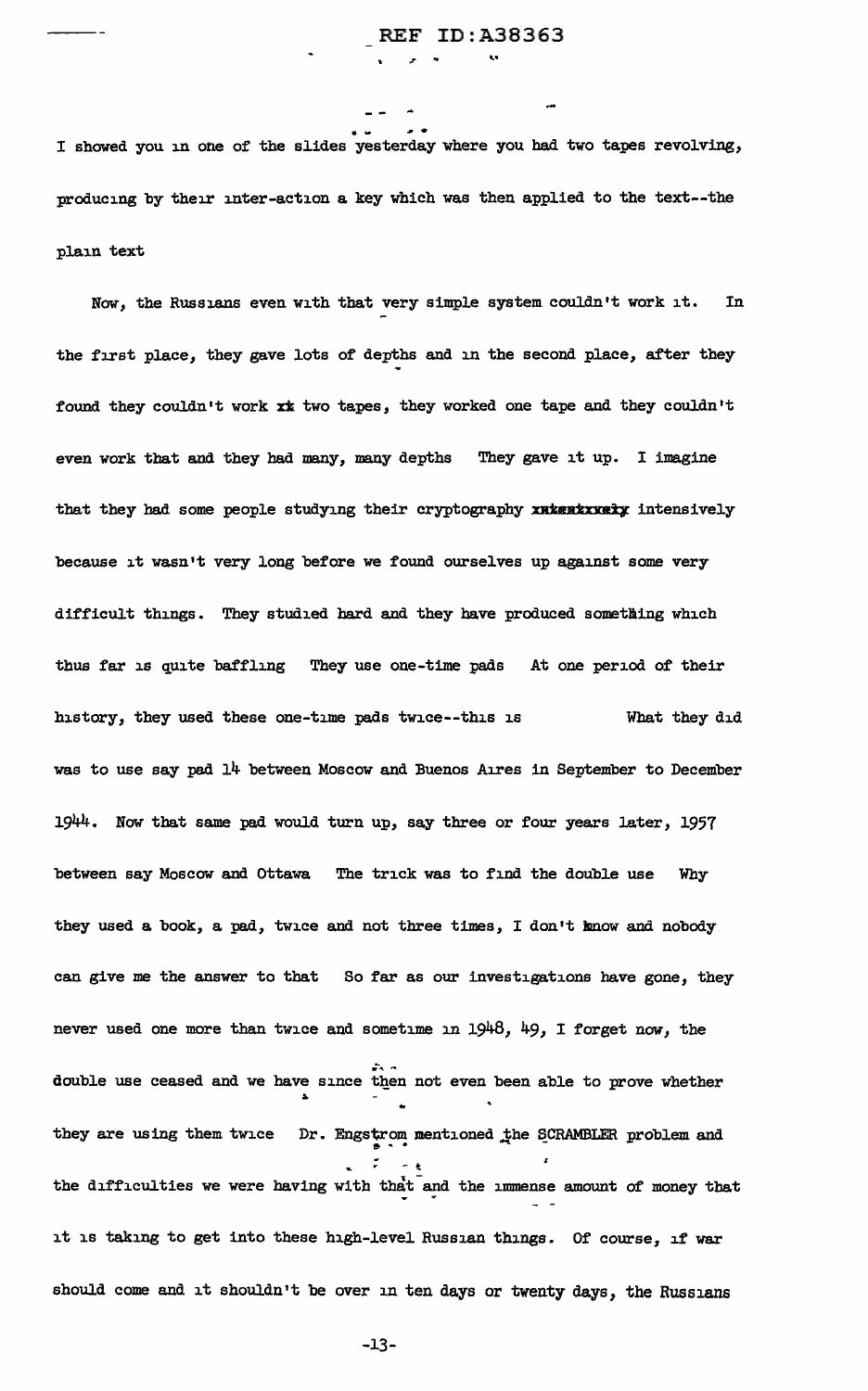would not be able to operate their one-time pad systems because we think, *we*  hope, that they would not be able to get new pads distributed There is a limit to the number of pads that you. can store and therefore they would have to use something else. At the moment the Russians have not any one of their two important cipher machines anyplace outside their own territory with the exception, you can call East Germany their territory I suppose There is something in Berlin but that is all They don't use their machines for communications abroad. This does not necessarily mean that they don't have  $\mathcal{L} = \mathcal{L} \mathcal{L}$ them. They might have them in readiness but nobody can tell

Now, I'm going to--I think that's the end of that series, let's see--weil that's the inner workings of that  $M-211$ , as we called it, the Russian machine, I think that's the last of the series

briefly

I'm going to talk generally about some general principles and then we will have a break and then we'll resume Now some of this will be "old hat" to some of you but for the newcomers, perhaps it's wise to mention the principal operations upon which communication intelligence activities are based. First, of' course, there comes the intercept--you•ve got to have the material. This is no small trick The modern electrical high speed communications require high-speed intercept operations and together with the intercept, there must bedirection finding, when you are working on the communications of armed forces of a government The Russians, for example, have complicated callsign systems, complicated shifting of frequencies, so that it is important to be able to identify transmissions either by direction finding or by one of two

-l4-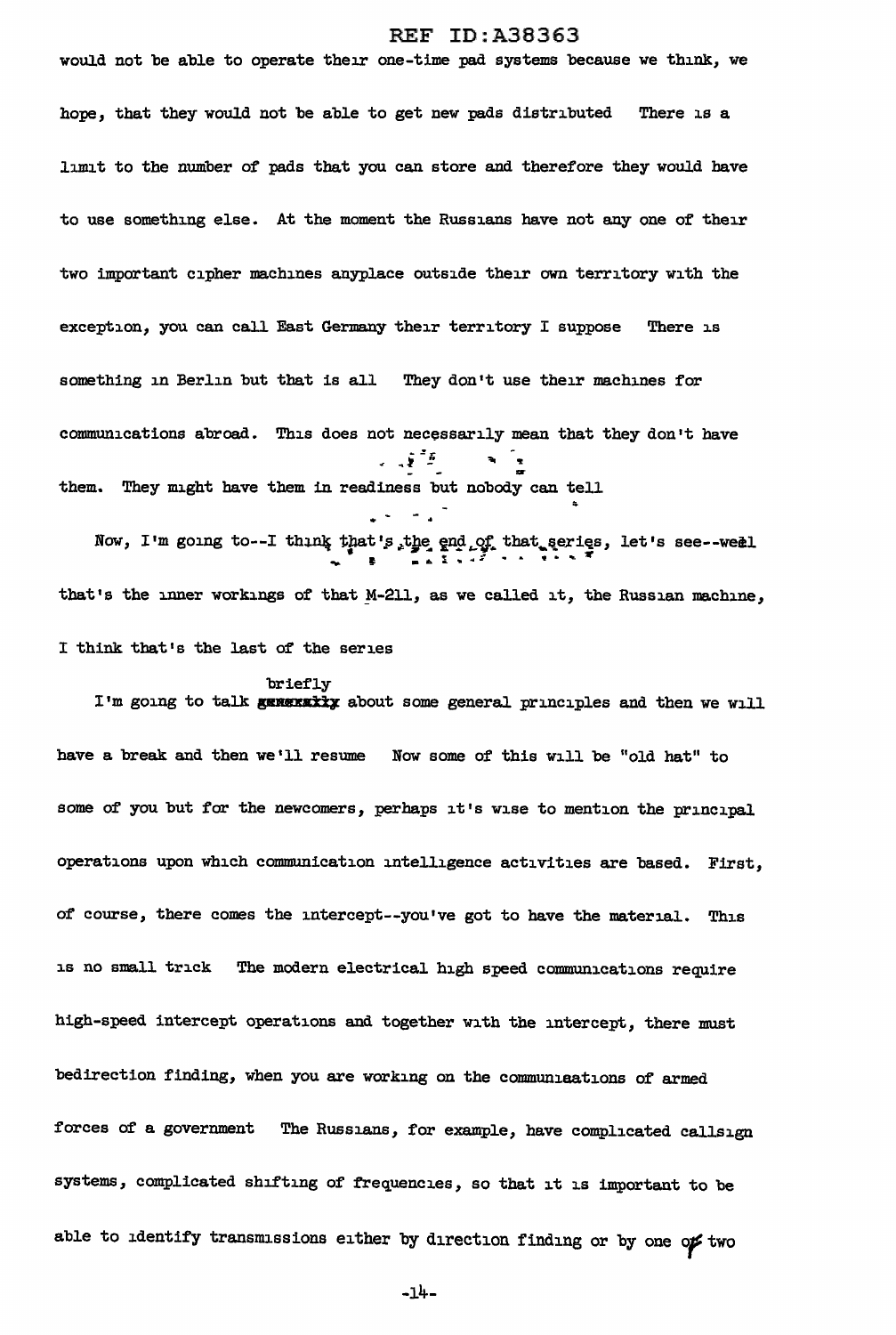REF ID:A38363 **E a 2** av +

other types of operations One is called radio fingerprinting, which simply means that every transmitter emits electro-magnetic radiations which have characteristics that are analagous to the characteristics of a fingerprint and it is possible therefore to identify a transmitter by studying the characteristics of its emanations It is also possible to identify a hand-operated Morse telegraph communication That is, every operator has characteristics or his own hands and wrists and you wantt can by studying the transmissions of Morse operators, identify them. This is very useful Much work remains to be done in Direction Finding, in Radio Fingerprinting and in Morse Operator Identification. I think that that slide I cut off is an RFP test shot showing a recorded transmitter and one that you have in the record and compare it to a new transmission to see if the shape of the waves is very very similar There is another one. Here is Morse Operator identification dots, the length of dots, the difference between dots and dashes and lengths of dashes, the characteristics of each operator (Now cut the lantern off, I think we will go on for a moment.)

The next step after interception is traffic analysis, that is, the reconstruction of the radio nets of the enemy and the location of their transmitter stations This gives very important information on two counts "' First of all, establishing or reconstructing the nets gives you order of battle which is very important. The reconstruction of the networks is not an easy thing for when the callsigns and frequencies are changed rapidly It is a curious thing that the Germans seemed to be able to change their callsigns

-15-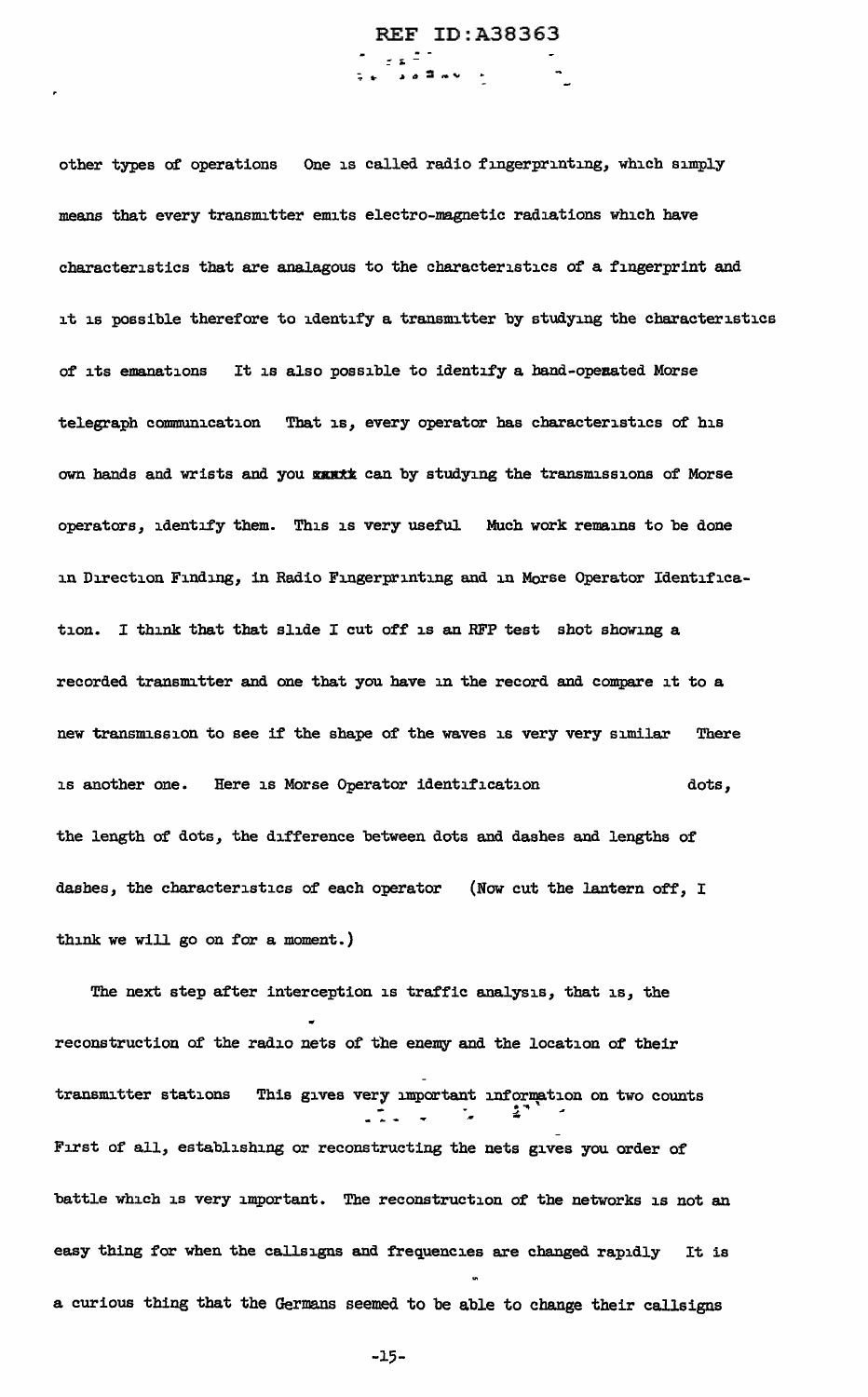and frequencies without too much trouble--it gave us and the British a good deal of trouble to begin with We had to keep people working at it all the time but I contrast that with the situation in our own Armed Forces, our ground forces at least It has not been possible to get our Army to adopt a sensible system of callsign changing They say, you will either have communications or you will have callsign changing, you can't have both. When it is pointed out to them that other arm.es do it and have done it, they have apparently no answer The Navy changes its callsigns and changes its frequencies--maybe their problems are a little bit less difficult/

Now the second good reason for engaging in traffic analysis is this. Every once in a while your cryptanalysis meets a roadblock and you don't have any You don't have any COMINT from decrypts so the only thing you have to fall back upon are these other sources of information, aerial observation, pictures and that sort of thing but traffic analysis from simply watching the ebb and flow of traffic and the direction you can make inferences of what is going to happen. Now these, mnd you, are inferences -- they are not right out of the horses mouth as decrypts are.

The next step, of course, is cryptanalysis Solution of the messages and, if they are in foreign language the translation and with the translation emendation there is always a certain amount of **Innadation**, you've got to make corrections Errors in transmission, errors in reception, erros on the part of the cipher clerk and so on. Then the next thing is large scale production or exploitation You are not dealing with single individual messages a day--there are

-16-